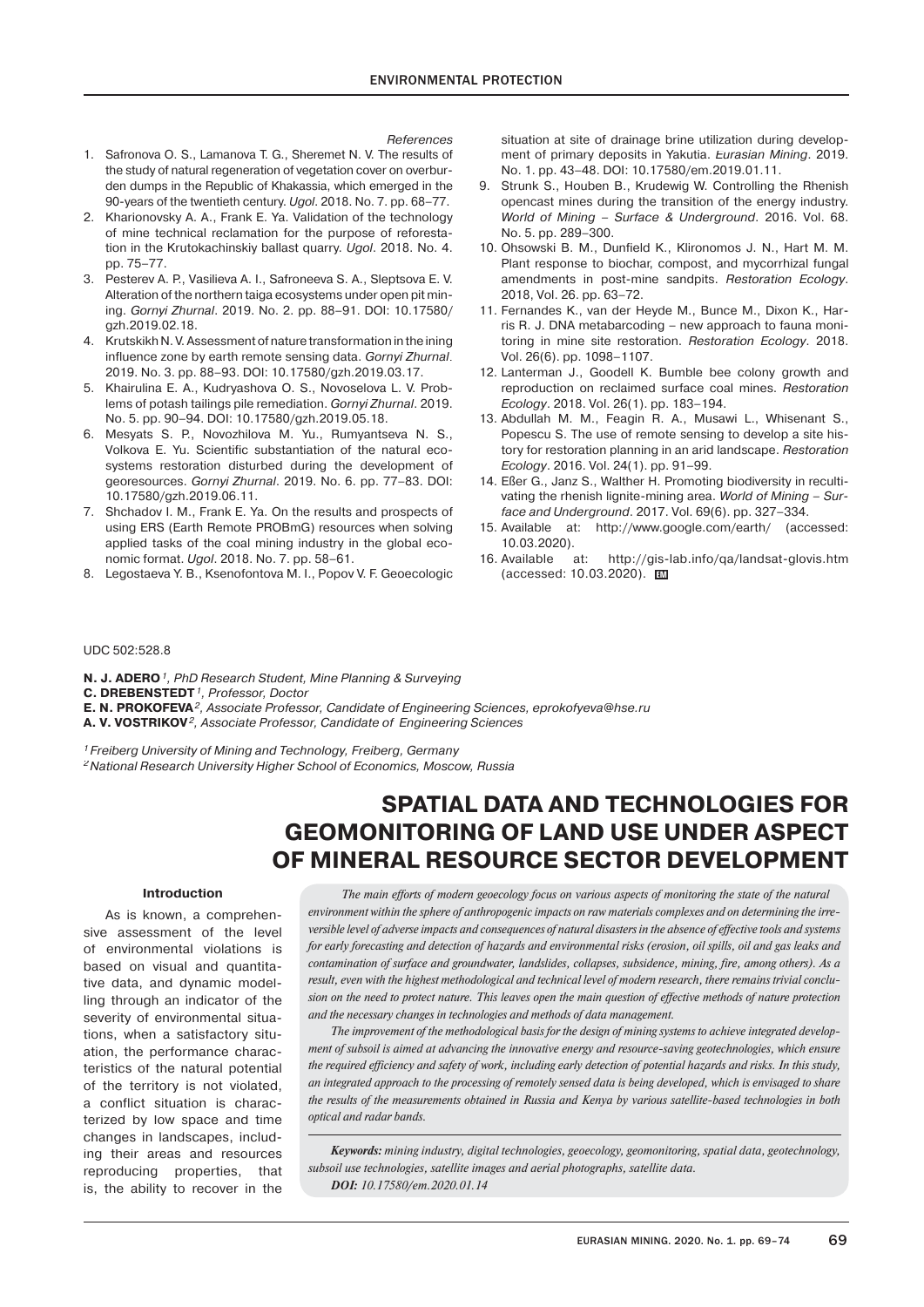process of self-regulation or environmental measures, in a tense situation, there is a degradation of certain components of landscapes or natural resources, which in some cases leads to a deterioration of living conditions of the population. In turn, the critical situation is observed with more significant and poorly compensated environmental violations, the threat of depletion of natural resources, a steady increase in the number of diseases of the population due to the deterioration of living conditions, and the crisis environmental situation is already identified by very significant and almost non-compensable changes in the natural environment; the replacement of natural ecosystems with low-productive secondary systems; resource depletion and sharp deterioration of public health, requiring urgent measures. Finally, a catastrophic environmental situation means the irreversibility of changes in nature, the loss of natural resources, the threat to human life, the loss of the gene pool and unique natural objects. It can develop gradually, with increasing changes in nature as a result of multiple exceeds of the permissible limits of anthropogenic risks, or occur suddenly, in a major manmade accident or natural disaster of a destructive scale. The actual spatial localization of environmental problems and the overall assessment of their severity allows us to speak about the global scale of the developing environmental crisis – the solution of modern environmental problems requires joint efforts of all countries, members of the world community, the development of complex systems and tools for collecting and processing multi-format data to monitor the prerequisites of negative phenomena.

For example, in 1986, a joint scientific project between the USSR and Germany was implemented to organize satellite geomonitoring by means of multispectral video collection for the analysis of soil cover and lithosphere layer structure on the basis of photographic data of vegetation cover taking into account the dynamics of changes. Widespread use of satellite radar data began in 1991 with the launch of the ERS-1 satellite (European Space Agency) with a radar on board. The initial goal of launching this first civilian satellite radar of medium spatial resolution (20 m) was defined rather narrowly and was limited to maritime applications (monitoring of ice conditions, icebergs, shipping, currents, oil spills, etc.).

However, after the satellite has passed several full cycles of orbit repetition, it turned out that in addition to marine applications, this radar has a great potential for performing various tasks on land. The use of satellite images in conjunction with ground-based observations of natural-territorial complexes opens new opportunities for ecological research, allowing for environmental monitoring with the identification of its changes in time, to determine the nature of the pollution distribution under the influence of industrial objects on vast territories and map in different ecological situations between objects [1-9]. Combining technologies allows for gains over separate processing by increasing the amount of information received and the ability to obtain data.

## **Modern development strategies and geomonitoring tools**

Remote sensing is also becoming increasingly important in mining and environmental research, thanks to a wide range of rapidly evolving technologies and techniques that generate big data in less time. Photogrammetry, GNSS,

radar and a set of on-board scanning and monitoring sensors act as key systems, methods and tools. Mini, nano and microsatellites are among the modern Earth observation networks that are attracting increasing interest in the global community aimed at obtaining accurate spatial data to support integrated geospatial processes and sustainable solutions [10–15].

Advances in artificial intelligence and machine learning algorithms increase opportunities to study complex mining and environmental data and model scenarios to determine optimal options. In particular, this study is based on a model of Kenya 's recent case study on integrating geospatial modelling into systems dynamics. It examines and assesses the capabilities of mini and micro satellites to scale up and automate the results of optimal planning and monitoring of mining operations, subsoil use infrastructure and other spatial facilities.

Traditional geodetic and cartographic methods are too limited in spatial scale and temporal resolution to correspond to rapid spatial and temporal changes in the relationship between mining, the environment, and society. Therefore, new approaches and research innovations are needed that can provide high spatial and temporal resolution for geovisual and geomonitoring. For efficient and integrated monitoring of mining conditions, recommended new techniques should combine hybrid data from several sources, which are mainly derived from ground survey and remote sensing techniques. As global demand for minerals grows, so do global environmental concerns and risks associated with unsafe and unregulated mining. Recent trends indicate a rapid increase in mineral and metal consumption with increased industrialization. This was reflected in a significant 162% increase in iron and ferroalloy metal production between 2000 and 2016 (Reichl, Schatz & Zsak, 2018).

The subsoil is impacted adversely by the human activities carried out to meet the demands of civilization. Visualisation of precise and updated geodata on the environment is essential to making informed, inclusive, and timely decisions for enhanced safety. This study draws relevant examples from Kenya and Russia. The two countries represent different sociocultural, technological, economic, and demographic profiles. From Kenya, the paper presents a model for simulating environmental changes across the mineral belt of Taita Taveta as influenced by mining and other competing land-use sectors. Examples from Russia shed light on the challenges typical of the sociocultural, technological, economic, and demographic settings different from the mainly rural Kenyan situation.

Mining is a critical economic sector, but common in experience shows that unregulated mining activities conflict with, and adversely impact on, agriculture, water resources, ecology, and the social environment. Africa and Russia, both large and highly populated areas, share in this experience as well. The mining sector in Africa is young and rapidly growing, with a high proportion of artisanal miners who form part of the rapidly growing populations. Kenya's coastal mineral belt of Taita Taveta is typical of the competing mining and nonmining drivers of environmental change in Africa, which interact in complex ways across space over time with divergent stakeholder interests [16–20].

Space images are the most important source of spatial information. Recently, however, aerial photography from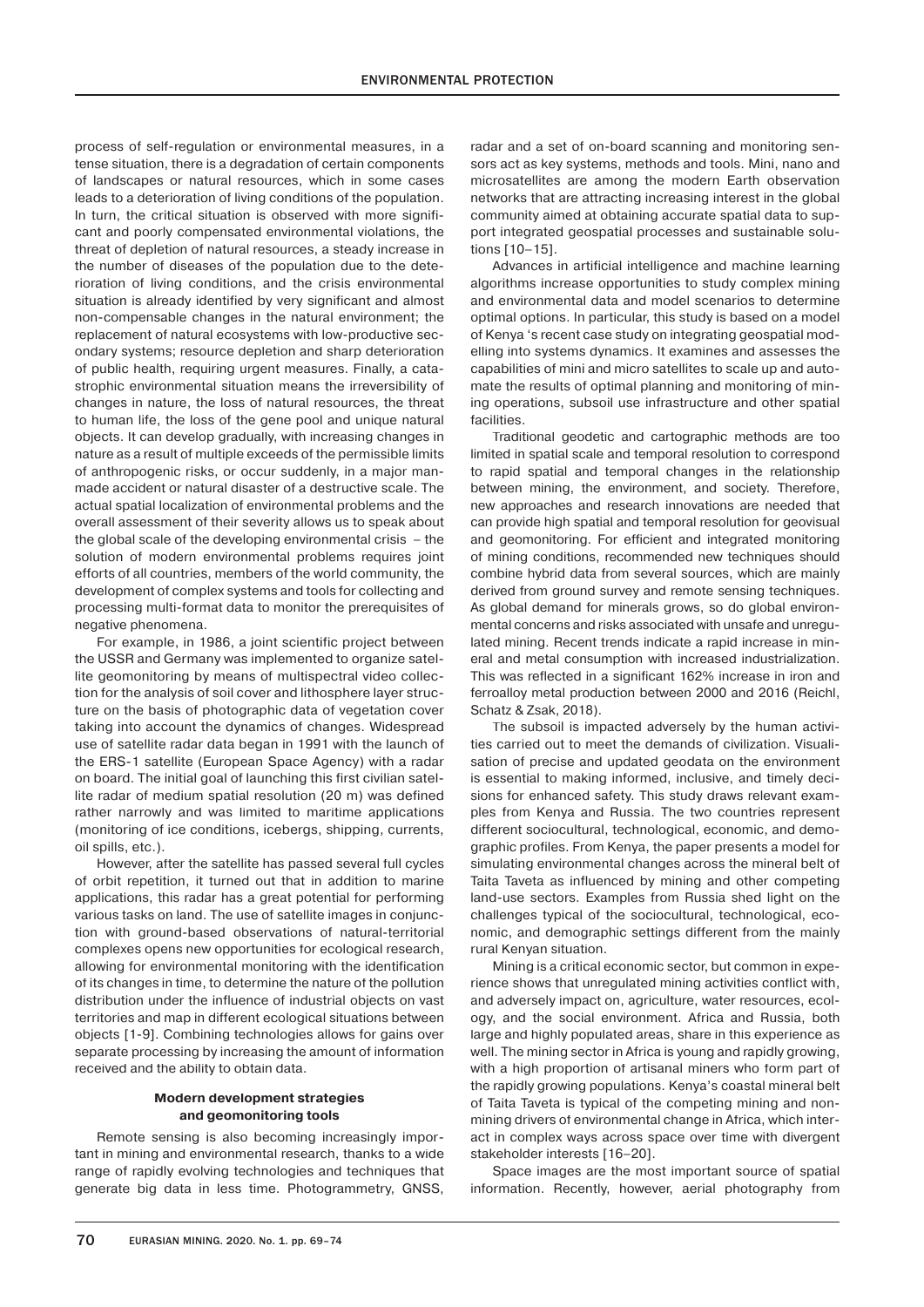unmanned aerial vehicles, aerial and ground laser scanning, mobile mapping systems and other methods of obtaining spatial data have been increasingly used. Earth observation satellites trace their history to Russia, following the pioneering launch of Sputnik 1 on October 4, 1957. Soon thereafter on January 31, 1958, NASA launched Explorer 1, in the United States. In recent years, earth observation and remote sensing satellites have been advancing in the number and power of mapping details for enhanced civilian applications. The satellites conveniently provide all-weather and wide coverage of geodata for decision support. There is also a rising number of miniature satellites. Doves by Planet Labs became the highest number of miniature earth observation satellites in 2019 (Planet Labs Inc., 2019).

The digital data revolution has been felt in Africa, too. The development priorities of the African Union's Agenda 2063 require quality data. The Africa Regional Data Cube (ARDC) has been supporting open data cube access to deliver a continental-scale platform and programme which democratises satellite data processing and analy-

sis. ARDC has inspired the Open Data Cube (ODC) initiative in Africa for open-source technology and structured geospatial data, mainly from time-series satellite imagery. The Digital Earth Africa (DE Africa) initiative is working with the AfriGEO community to process openly accessible and freely available data to produce decision-ready products in support of Africa's data-driven development needs (Digital Earth Africa, 2019). The provision of Analysis Ready Data (ARD) under DE Africa removes the burden of pre-processing from users and reduces the demand placed on computing resources.

# **Development of satellite observation systems for subsoil infrastructure. Russian experience**

Development of use and technologies of processing and analysis of space survey data is defined by a number of advantages as high speed of obtaining data after shooting (not more than a day), ensuring periodicity of shooting due to multiple grouping, large spatial coating, control of many objects on the basis of objective and multifaceted data, scale of shooting.

Mining industries require data from satellite navigation systems and space surveys, taking into account the specifics of technological process and infrastructure of coal mines, quarries of non-ferrous metals, gold, diamonds, extraction and transportation of oil and gas resources, logging, etc. Structural processing of big data and dynamic modelling ensures reduction of production costs for creation and improvement of geotechnologies, growth of industrial safety of mining infrastructure facilities, geoecological monitoring of environment condition, detection of landscapes caused by man-made and natural changes.

**Figure 1** shows the results of combining a satellite image and a digital model of the quarry, as well as the dynamics of the development of subsidence processes for mining operations at the quarry.

The most difficult process of forming information technologies using remote monitoring methods is the process of decrypting space images. In order to obtain reliable



**Fig. 1. Combining a satellite image and a digital model of a quarry. Development of subsidence processes in mining operations**

information, it is necessary to have data of related ground observations recorded during remote monitoring. The permissible time deviation can be 2–3 years if during this period there were no emissions into the atmosphere of burn concentrations of gases or salvo discharges into natural water bodies of liquid wastes.

The essence of the related monitoring consists in the control of natural and man-made objects in the territories of mining complex activity made at an interval of 10–20 years. By processing and analyzing space surveys, comparing them with ground observations (Including panoramic photographs), it is also possible to identify with the help of a special program the disturbed territories, with the subsequent quantitative assessment of their area, comparing the obtained values of the area in the selected time interval, then determine the specific "increase" of the territory unresolved per unit of produced products (I million tonnes of ore or concentrate or metallurgical conversion product, etc.) [21–25].

A technique based on the integration of terrestrial observations and space scanning information has been used to detect the hidden defoliation processes of coniferous forests (different defoliation stages) associated with violation of the soil nutrition regime. Under conditions of air industrial contamination with acid-forming substances (sulphur compounds), the acidity and absorption capacity of soils change, that is, the natural mode of their nutrition is disturbed and, as a result, the defoliation process is developed.

This changes the reflective properties of the surface, which can be fixed by the scanner in the infrared range, determining the area of damage.

## *Features in the application of monitoring and results of spatial data analysis in Kenya*

The Kenyan study used a GIS database of 53 mine locations spread across Taita Taveta County and confirmed the need for integrated dynamic models to enhance policy, planning and monitoring in the mining sector. Measuring approximately 17,000 km2 (KNBS, 2019), the region is rich in gemstones and industrial minerals.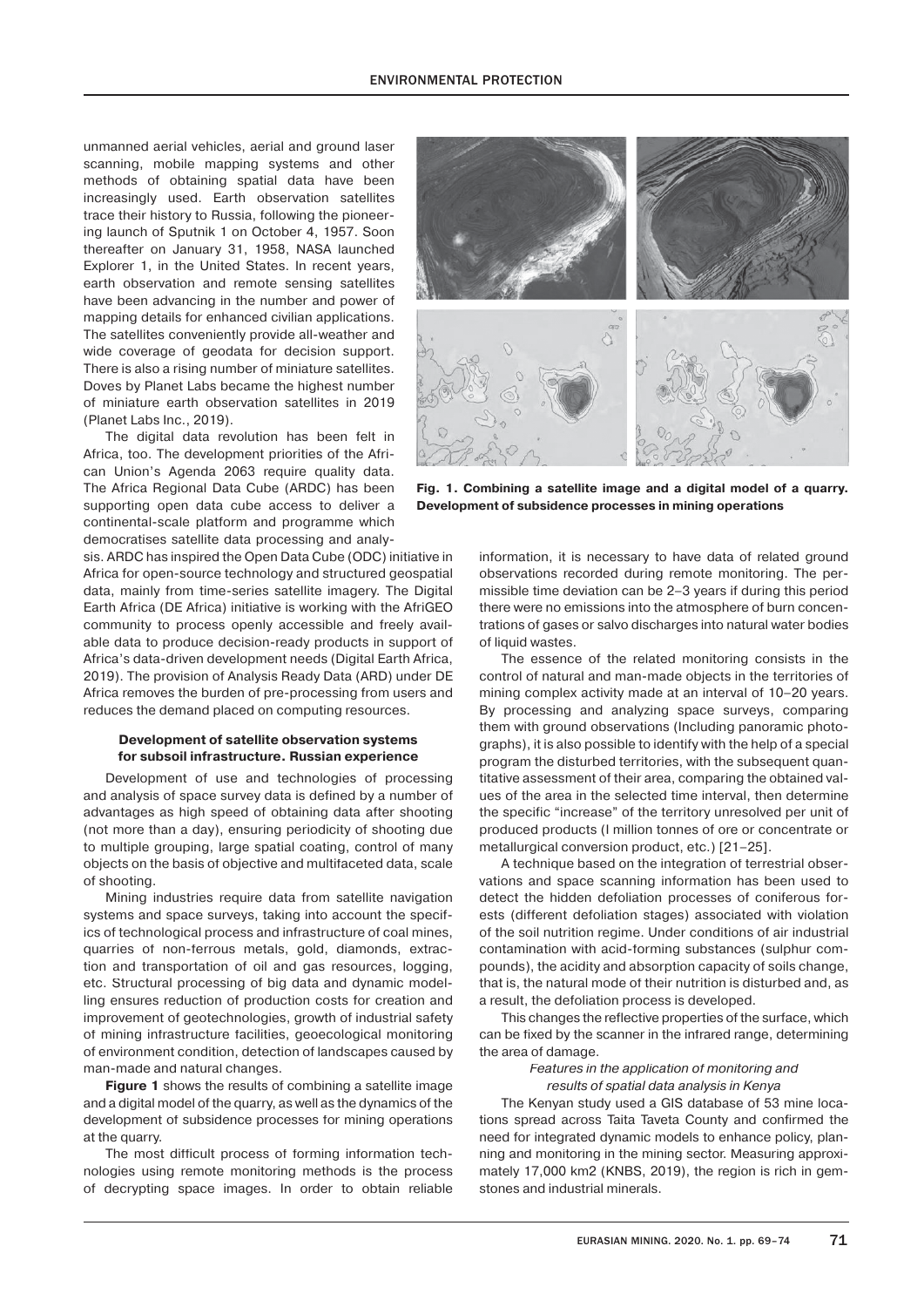

**Fig. 2. GIS proximity analysis of how water bodies are close to the 53 mines studied in Taita Taveta**

Demographics and the following five land-use sectors were identified as key components and important determinants or drivers of change in the study area: mining, forests, surface waters, agriculture, and the Tsavo national park taking up 60% of the spatial extent. Using a system dynamics model, time-series spatial metrics were integrated with attribute data on the sectors.

GIS data layers were created for the surface water bodies, agroecological zones, mining hotspots, key centres, transportation network, and critical zones. Sentinel 2 and PlanetScope satellite images were used to study the patterns of land-use changes with a particular focus on the mining hotspots

Based on the principles of system dynamics, STELLA, a python-based dynamic simulation software application, was used to develop a stock and flow simulation model combining the following six model sectors: 1) updatable area under mining and exploration reserves; 2) updatable area under agriculture; 3) updatable area under surface water bodies; 4) updatable area forests; 5) updatable area under wildlife conservation zone/Tsavo National Park; 6) sector for simulating demographic changes and their influence on water demand and development spaces.

The following results have been extracted from the results obtained in this study. The mining activities in the area are mainly surface artisanal mining of gemstones and smallscale mining. The mapping and GIS spatial analysis of unregulated extractive activities along Voi River, the main river passing through the region's most populated urban center of Voi, established the risk posed by their close proximity to the river, mostly within 35 meters of the riverbed [26–30]. Laboratory tests further confirmed rapid changes in turbidity and Total Dissolved Solids (TDS) closer to the mining and quarrying hotspots.

Overall, 53% out of the mines mapped in this study were located less than 4 kilometers from adjacent water points, as shown in **Fig. 2**. In **Fig. 3**, the satellite imagery from Sentinel-2 on the area shows the pattern of land clearance and developments around active mines at 10 m spatial resolution.

In **Fig. 4**, scenario simulation from 1979 – 2029 shows simulated population growth (line-4) in Taita Taveta and how it causes increasing annual water demand (line-5). The simulated spatial extent of the mining space agrees closely



**Fig. 3. Classified Sentinel 2 imagery on the study area, Taita Taveta, Kenya. Land clearance visible around active mines**



**Fig. 4. Simulated changes in the share of mining space, population growth and water demand:**

*1* – simulated active mining area; *2* – active mining area; *3* – Reclamation; *4* – County population; *5* – Annual water demand

with the active mining area (line-1 and line-2) as a confirmation of the reliability of the assumptions for simulation scenarios.

Reclamation targets can also be monitored through this model, and updates using spatial data are possible to inform policy, planning and management for sustainable mining and environment.

The model has a high level of adaptability, which allows to update spatial data of time series to build various effective solutions in the field of mining planning and technology selection. Model sectors can be updated by incorporating time series data at spatial scales of different land use and vegetation cover classes derived from multispectral and different time satellite imagery.

### **Conclusion**

In order to monitor mineral development infrastructure and prevent emergency situations, timely monitoring of movements and deformations of the Earth 's surface and structures is necessary using the method of interferometric processing of a series of satellite radar images. This technology allows to determine displacements and deformations of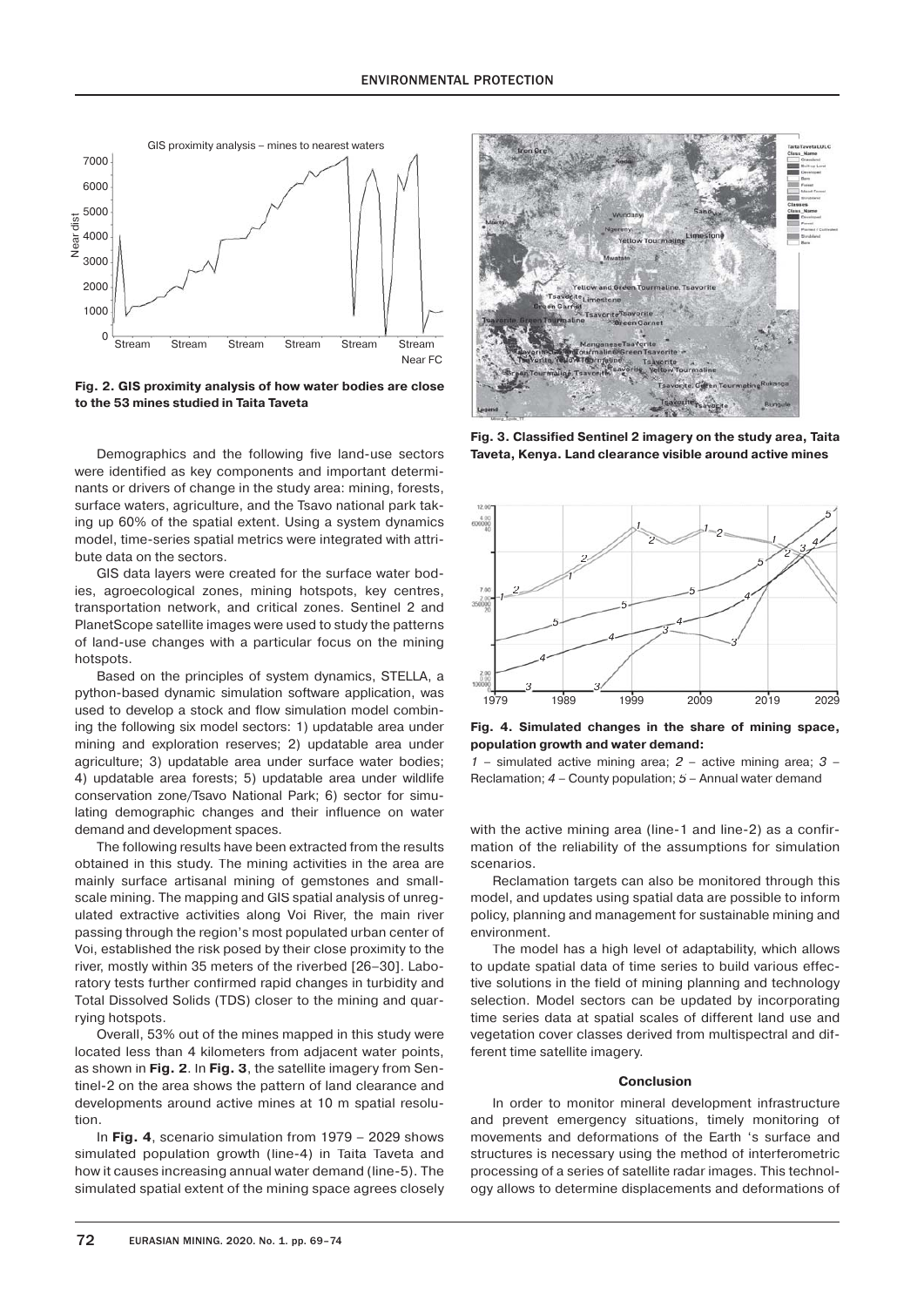the Earth 's surface and structures with accuracy to several millimeters. The use of satellite imagery for environmental monitoring allows full one-time coverage of the entire area of the production facility, and remote methods allow for environmental assessment not only within individual observation points, but also at any selected site. Digital relief models are successfully used to monitor earthworks, calculate the volume of dumps and develop erosion processes in meliorated quarries and dumps.

In the field of mining technologies, the idea of transforming into a technosphere the principles that ensured the ecological purity of the functioning of biological systems and the creation of mining environmental technologies based on them is promising. The emergence of biologically justified restrictions on the level of technological impact will give focus and specificity to research on the creation of real geotechnologies, the properties of which ensure unconditional implementation of these restrictions and create a technological basis for ensuring the environmental safety of mining of mineral resources in territories occupied by natural biota of the Earth [31–35]. The development of systems for the acquisition, processing and analysis of spatial data and technologies makes it possible to develop reliable models to support mining planning decisions and, in the future, to obtain even more accurate forecasts taking into account the prerequisites of negative phenomena and risk management strategies.

#### **Acknowledgment**

The publication was prepared within the framework of the Academic Fund Program at the National Research University Higher School of Economics (HSE) in 2020 – 2021 (grant № 20-04-033) and by the Russian Academic Excellence Project "5-100".

#### *References*

- 1. The Development Strategy of Information Technology Industry in the Russian Federation for 2014–2020, and the Prospect for 2025. Available at: http://government.ru/docs/8024/ (accessed: 20.11.2019).
- 2. Yeralin Z. M., Goncharenko S. N. Models for solving key problems of strategic development of uranium mines. *GIAB*. 2019. No. 4. pp. 199–208.
- 3. Prokofeva E. N., Vostrikov A. V., Shapovalenko G. N., Alvarez A. The development of effective geomonitoring for mining area with industrial review. *Eurasian Mining*. 2017. No. 2. pp. 61–63. DOI: 10.17580/em.2017.02.15
- 4. All about mining. Extractive industry Available at: http://industry-portal24.ru (accessed: 5.11.2019).
- 5. Zotov L., Frolova N., Shum C. Gravity Changes over Russian River Basins from GRACE, in: Planetary Exploration and Science: Recent Results and Advances. Berlin: Birkhauser/ Springer, 2015.
- 6. Aleskerov F. T., Karabekyan D., Ivanov A., Yakuba V. I. Individual manipulability of majoritarian rules for one-dimensional preferences. *Procedia Computer Science.* Vol. 139: 6th International Conference on Information Technology and Quantitative Management. Elsevier, 2018. pp. 212-220.
- 7. Vasin S., Gamidullaeva L., Shkarupeta E., Finogeev A., Palatkin I., Vasina T. Emerging trends and opportunities for industry

4.0 development in Russia. *European Research Studies Journal*. 2018.Vol. XXI, Iss. 3. pp. 63–76.

- 8. Tolstykh T., Shkarupeta E., Shishkin I., Dudareva O., Golub N. Evaluation of the digitalization potential of region's economy. *Advances in Intelligent Systems and Computing.* 2018. Vol. 622. pp. 736–743.
- 9. Goncharenko S. N., Duong L. B., Petrov M. V., Stoyanova I. A. Modeling of parameters of innovation water-protection measures on the basis of industrial-technological indices of coal mining at Vietnam enterprises. *Gornyi Zhurnal*. 2014. No. 9. pp.143–146.
- 10. Gaydin A. M. From Geotechnology to geoesthetic. *Gornyi Zhurnal*. 2009. No. 4. pp. 72–76.
- 11. Ilin S. A., Kovalenko V. S., Pastikhin D. V The overcoming of the open cut mining initial disadvantages: experience and results. *Gornyi Zhurnal*. 2012. No. 4. pp. 25–32.
- 12. Ganitskiy V. I., Dayanits D. G., Vorobyev A. G., Eyrikh V. I. About development of innovation activity and its staffing in the mining industry. *Gornyi Zhurnal*. 2011. No. 12. pp.27–30.
- 13. Aleskerov F., Ivanov A., Karabekyan D., Yakuba V. Manipulability of Aggregation Procedures in Impartial Anonymous Culture. *Procedia Computer Science*. 2015. Vol. 55. pp. 1250–1257.
- 14. Vartanov A. Z., Petrov I. V., Kobyakov A. A., Romanov S. M., Fedash A. V. Ecological and economic aspects of the transition of the mining enterprises on the principles of best available technologies. *GIAB*. 2015. No. 1. pp. 511–521.
- 15. Goncharenko S. N., Kobyakov A. A., Petrov I. V., Stoyanova I. A. Economic-mathematical modeling of the distribution of the value of the cost of the preservation and restoration of the environment in the areas of mass closure of coal mines. Ecological and economic problems of the mining industry and development of fuel and energy complex of Russia : Preprint. Moscow : Gornaya kniga, 2012. pp. 20–25.
- 16. Adero N. J., Kiema J. B. K. Flow-based structural modelling and dynamic simulation of lake water levels. Book Chapter. Handbook of Research on Hydroinformatics: Technologies, Theories and Applications. 2010. pp. 316–331.
- 17. Hartlieb P., Grafe B., Shepel T., Malovyk A., Akbari B. Experimental study on artificially induced crack patterns and their consequences on mechanical excavation processes. *International Journal of Rock Mechanics and Mining Sciences*. 2017. Vol. 100. pp. 160–169.
- 18. Shepel T., Grafe B., Hartlieb P., Drebenstedt C., Malovyk A. Evaluation of cutting forces in granite treated with microwaves on the basis of multiple linear regression analysis. *International Journal of Rock Mechanics and Mining Sciences*. 2018. Vol. 107. pp. 69–74.
- 19. Abbaspour H., Drebenstedt C., Paricheh M., Ritter R. Optimum location and relocation plan of semi-mobile in-pit crushing and conveying systems in open-pit mines by transportation problem. *International Journal of Mining, Reclamation and Environment*. 2019. Vol. 33(5). pp. 297–317.
- 20. Kaplunov D. R., Ryl'nikova M. V., Radchenko D. N. Utilization of renewable energy sources in hard mineral mining. *Journal of Mining Science*. 2015. No. 1. pp. 111–117.
- 21. Temkin I., Deryabin S., Konov I.: Soft computing models in an intelligent open-pit mines transport control system. *Procedia Computer Science*. 2017. pp. 411–416.
- 22. Temkin I. O., Do Chi Thanh, Agabubaev A. T. Some algorithms of functioning analytical platform in the control system of ventilation methane abundant mine. *GIAB*.2018. No. S16. pp. 3–15.